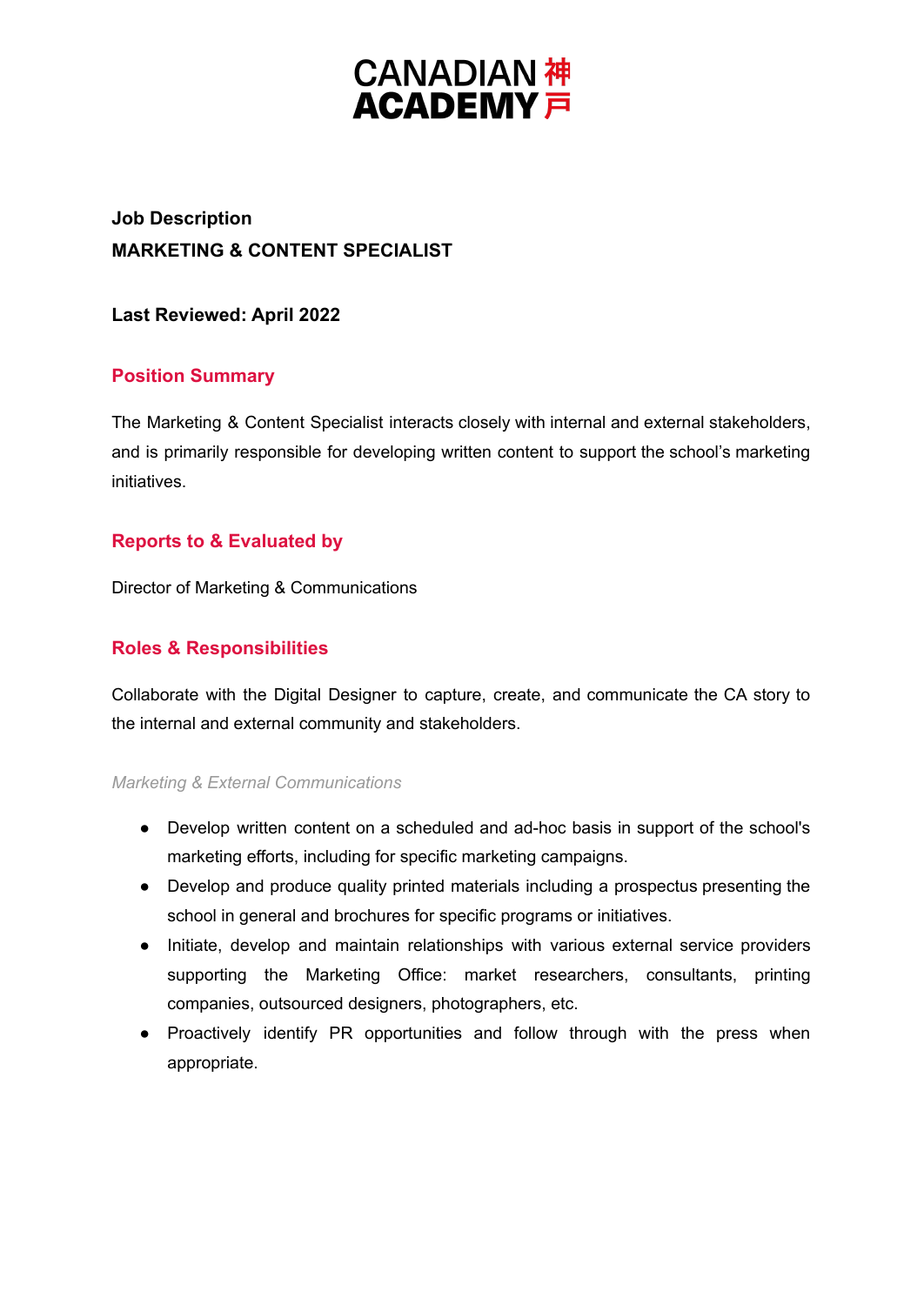#### *Internal Communication & Community Relations*

- In collaboration with the Director of Marketing & Communications, ensure the CA story is captured, curated, and centrally published to a high quality standard and using a variety of media.
- In collaboration with the Director of Marketing & Communications, proactively implement website updates, news articles, social media posts, and other audiovisual content to ensure a high quality message consistent with the CA Mission and visual identity.
- Proactively identify and follow up "newsworthy" activities across the school, resulting in the writing of engaging and compelling stories that support the school's mission and vision.
- $\bullet$  Post targeted and relevant content images, text, and graphics created and tailored to the needs and profiles of the school's different social media channels.

#### *CA Mission & Values*

All employees are expected to perform the duties of their employment conscientiously and in alignment with the School's Core Values, Mission, and Objectives.

#### *Child Protection*

It is the goal of the Canadian Academy to maintain a school environment for all students free from abuse. All Canadian Academy employees share a collective responsibility for the safety of Canadian Academy students. No Canadian Academy employee may engage in any activity constituting abuse.

Aligned with the recommendations of the International Task Force on Child Protection, we hold ourselves to a high standard of effective recruiting practices with specific attention to child protection.

#### *General Terms & Conditions*

- All employees of Canadian Academy are required to comply with the school's Code of Conduct and all other school policies.
- In keeping with Canadian Academy's commitment to lifelong learning, all employees are expected to embrace and participate in the school's professional learning program.